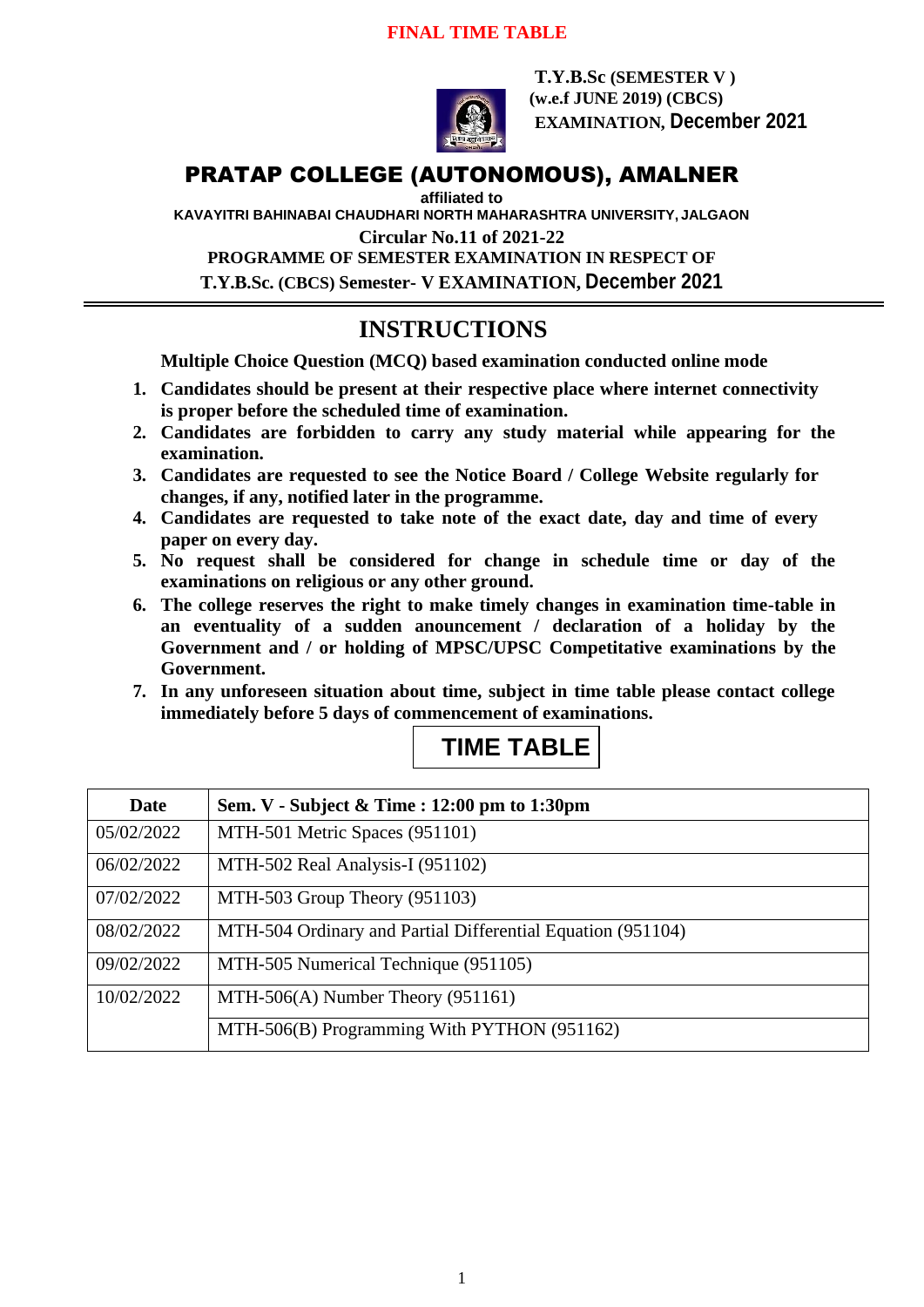#### **T.Y.B.Sc ( SEMESTER V ) (w.e.f. JUNE 2019) (CBCS) EXAMINATION, December 2021**

| Date       | Sem. V - Subject & Time : 12:00 pm to 1:30pm   |
|------------|------------------------------------------------|
| 05/02/2022 | PHY-501 Mathematical Physics (921201)          |
| 06/02/2022 | PHY-502 Solid State Physics (951202)           |
| 07/02/2022 | PHY-503 Atomic and molecular physics (951203)  |
| 08/02/2022 | PHY-505 Solar Energy and applications (951205) |
| 09/02/2022 | PHY-504-A Electronics-II (951241)              |
|            | PHY-504-B Instrumentation -II (951242)         |
| 10/02/2022 | PHY-506-B Vacuum Technology-I (951262)         |

## **T.Y.B.Sc ( SEMESTER V ) (w.e.f. JUNE 2019) (CBCS) EXAMINATION, December 2021**

| Date       | Sem. V - Subject & Time : 12:00 pm to 1:30pm      |
|------------|---------------------------------------------------|
| 05/02/2022 | CH-501 Principal of Physical chemistry-I (951301) |
| 06/02/2022 | CH-502 Inorganic Chemistry (951302)               |
| 07/02/2022 | CH-503 Organic Reaction Mechanism (951303)        |
| 08/02/2022 | CH-504 Industrial Chemistry (951304)              |
| 09/02/2022 | CH-505 Analytical Instrumentation (951305)        |
| 10/02/2022 | CH-506-A Biochemistry (951361)                    |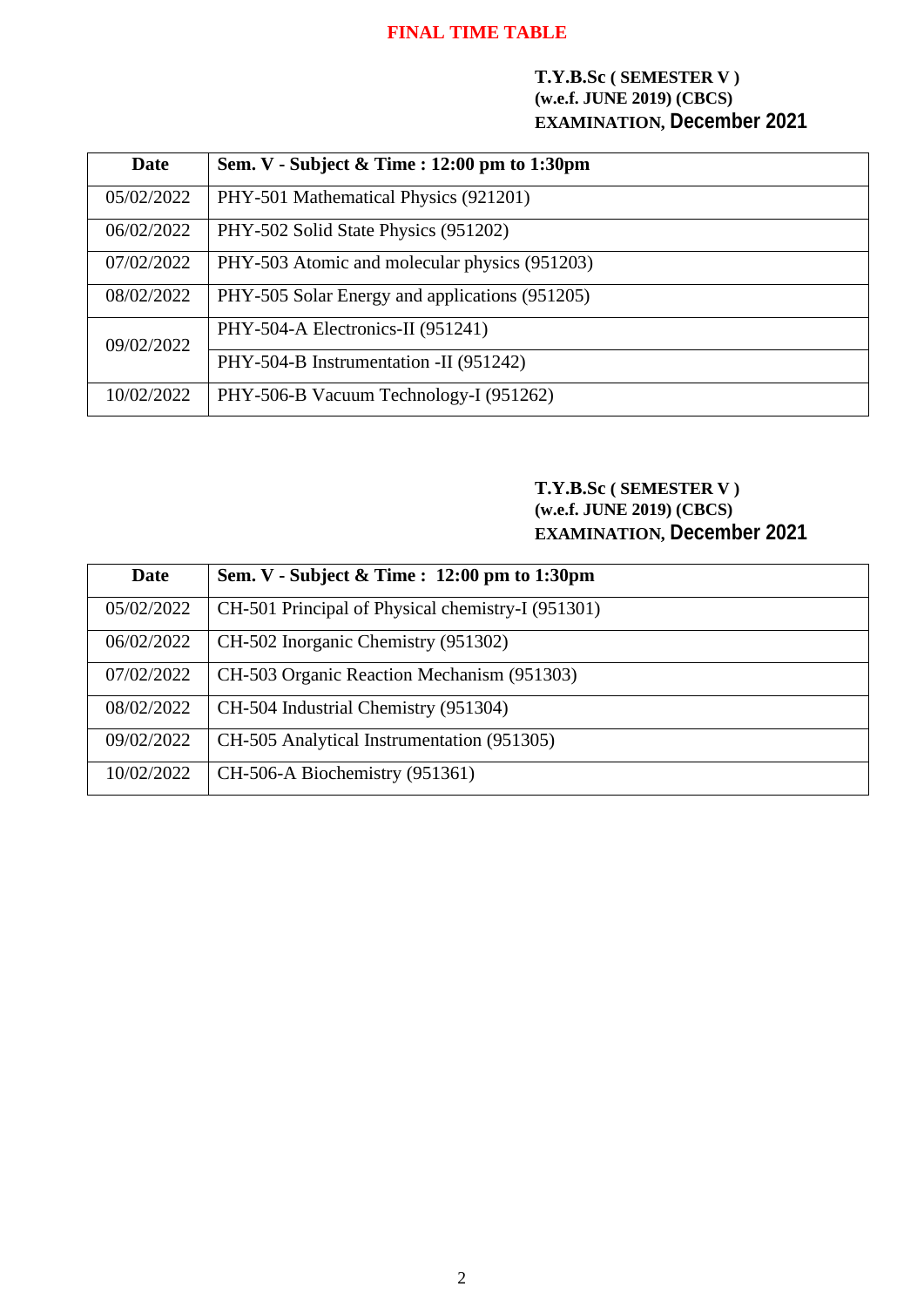#### **T.Y.B.Sc ( SEMESTER V ) (w.e.f. JUNE 2019) (CBCS) EXAMINATION, December 2021**

| Date       | Sem. V - Subject $\&$ Time : 12:00 pm to 1:30pm            |
|------------|------------------------------------------------------------|
| 05/02/2022 | BOT-501 Lower Cryptogams (951401)                          |
| 06/02/2022 | BOT-502 Morphology and Systematics of Angiosperms (951402) |
| 07/02/2022 | BOT-503 Cell Biology and Genetics (951403)                 |
| 08/02/2022 | BOT-504 Plant Physiology and Biochemistry (951404)         |
| 09/02/2022 | BOT-505 Biofertilizer (951405)                             |
| 10/02/2022 | BOT-506 Horticulture (951462)                              |

**T.Y.B.Sc ( SEMESTER V ) (w.e.f. JUNE 2019) (CBCS) EXAMINATION, December 2021**

| <b>Date</b> | Sem. V - Subject & Time : 12:00 pm to 1:30pm      |
|-------------|---------------------------------------------------|
| 05/02/2022  | ZOO-501 Reproductive Endocrinology (951501)       |
| 06/02/2022  | ZOO-502 Cell and Molecular Biology (CMB) (951502) |
| 07/02/2022  | ZOO-503 Mammalian Histology (951503)              |
| 08/02/2022  | ZOO-504 Animal Biotechnology (951504)             |
| 09/02/2022  | ZOO-505 Public health and hygiene (951505)        |
| 10/02/2022  | ZOO-506 Pest Management (951561)                  |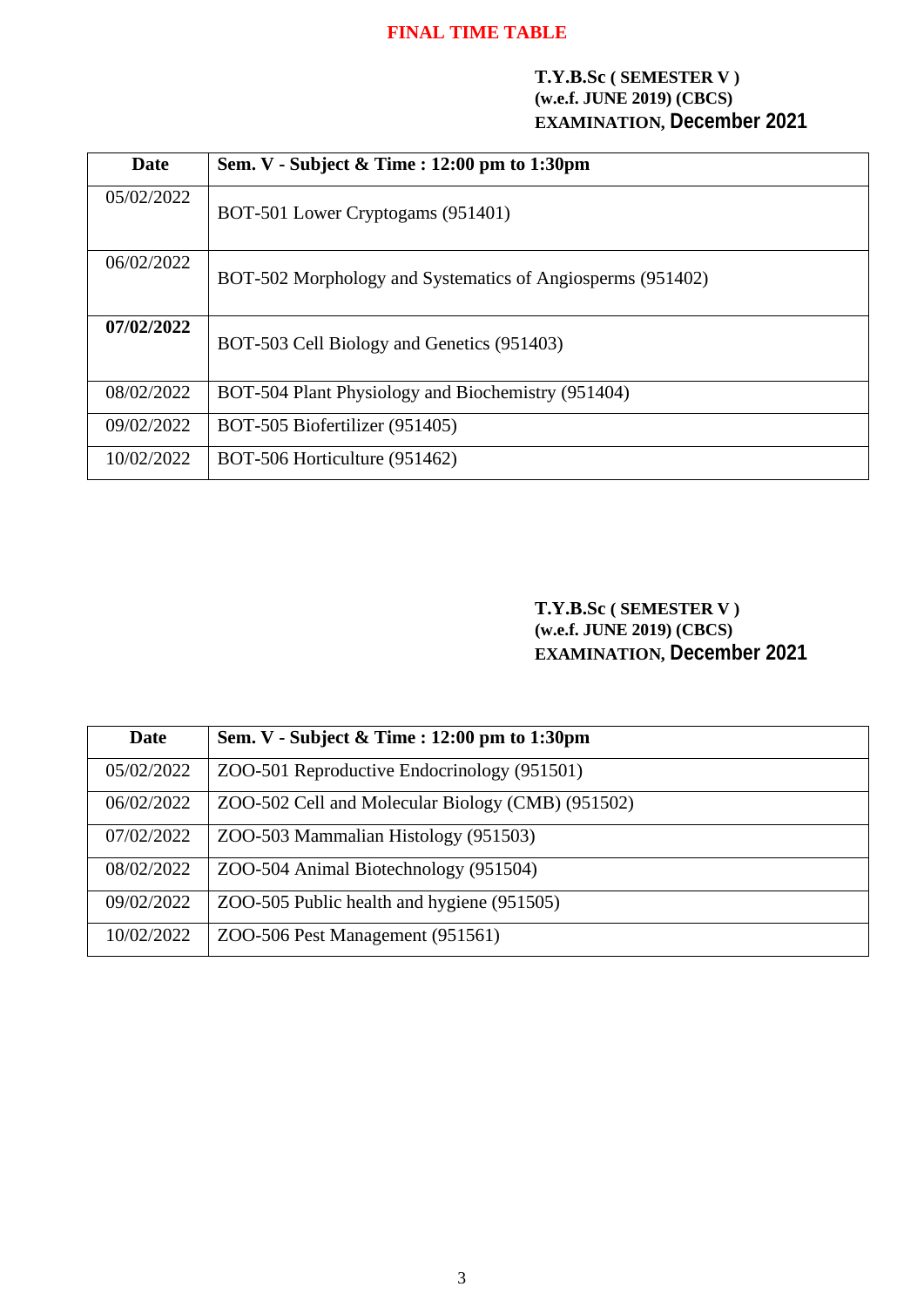#### **T.Y.B.Sc ( SEMESTER V ) (w.e.f. JUNE 2019) (CBCS) EXAMINATION, December 2021**

| Date       | Sem. V - Subject & Time : 12:00 pm to 1:30pm                |
|------------|-------------------------------------------------------------|
| 05/02/2022 | ST-501 Distribution Theory-I (951701)                       |
| 06/02/2022 | ST-502 Statistical Inference-I (951702)                     |
| 07/02/2022 | ST-503 Design of Experiments (951703)                       |
| 08/02/2022 | ST-504 Sampling Theory (951704)                             |
| 09/02/2022 | ST-505 Statistical Techniques for Research Methods (951705) |
| 10/02/2022 | ST-506(A) Introduction to Regression Analysis (951761)      |
| 10/02/2022 | ST-506(B) Stochastic Processes (951762)                     |

## **T.Y.B.Sc ( SEMESTER V ) (w.e.f. JUNE 2019) (CBCS) EXAMINATION, December 2021**

| Date       | Sem. V - Subject & Time : 12:00 pm to 1:30pm                            |
|------------|-------------------------------------------------------------------------|
| 05/02/2022 | MB-501 Microbial Genetics (951901)                                      |
| 06/02/2022 | MB-502 Bioprocess Technology (951902)                                   |
| 07/02/2022 | MB-503 Metabolism (951903)                                              |
| 08/02/2022 | MB-504 Basic Immunology (951904)                                        |
| 09/02/2022 | MB-505 Medical Microbiology I (951905)                                  |
| 10/02/2022 | MB-506(B) Pharmaceutical Quality Control and Quality Assurance (951962) |